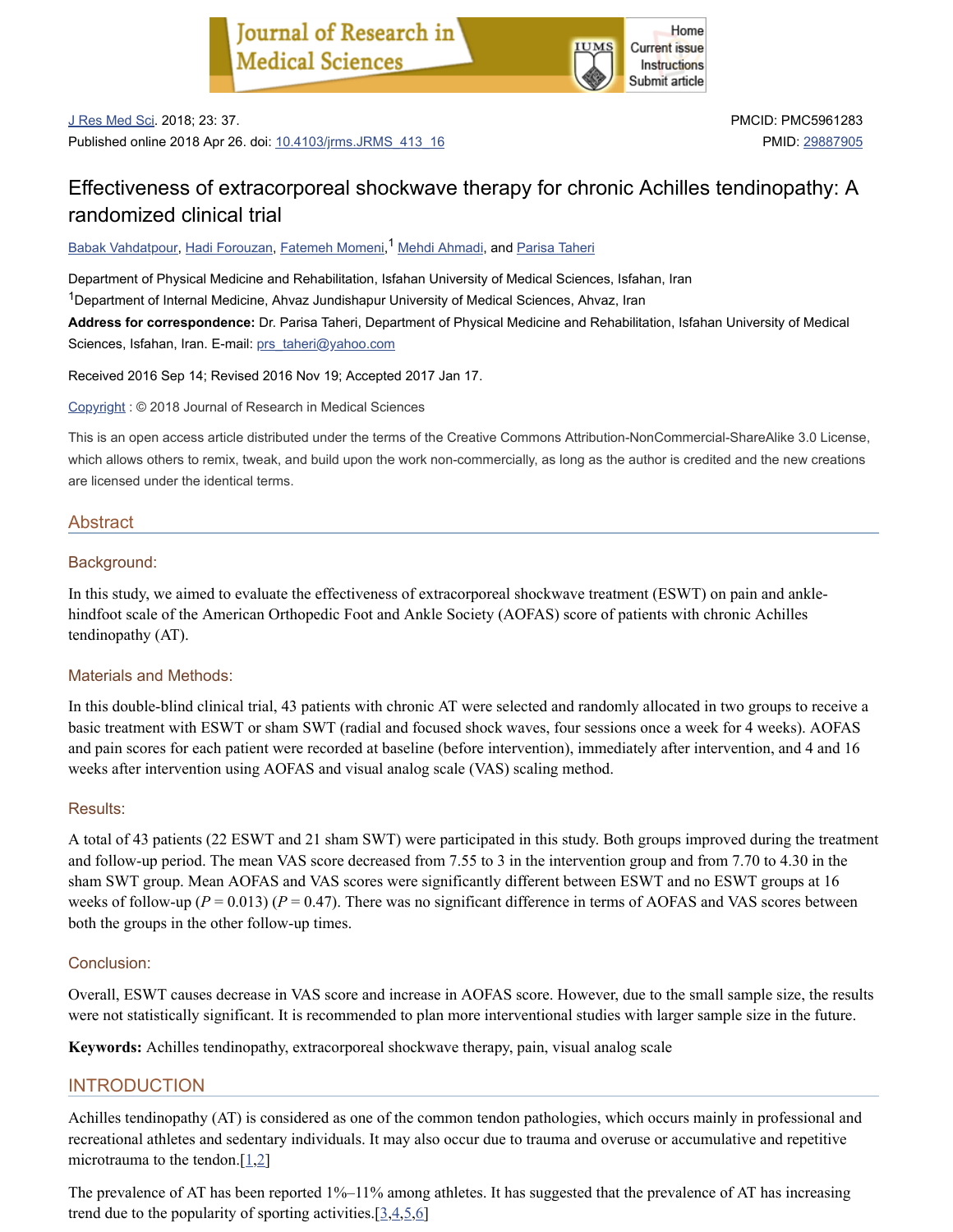Different conservative treatment options including eccentric exercise, physiotherapy, and high-volume image-guided injections have been introduced and are used for symptoms relief of AT.[[7\]](#page-6-6) The mentioned treatments have short-term effect and some studies have reported that some other treatment options including extracorporeal shockwave treatment (ESWT) and sclerosing agents provide longer effects and could be used in cases which fail to respond to conservative treatments.[\[8](#page-6-7)]

Recently, the use of ESWT has gained great popularity as an alternative treatment modality for different musculoskeletal diseases including AT. $[9,10,11]$  $[9,10,11]$  $[9,10,11]$  $[9,10,11]$ 

ESWT for the treatment of AT has been introduced since 20 years ago, and different cross-sectional, case–control studies and a few clinical trials have evaluated its effectiveness in the management of  $AT[9,10,11,12,13,14]$  $AT[9,10,11,12,13,14]$  $AT[9,10,11,12,13,14]$  $AT[9,10,11,12,13,14]$  $AT[9,10,11,12,13,14]$  $AT[9,10,11,12,13,14]$  $AT[9,10,11,12,13,14]$  $AT[9,10,11,12,13,14]$  $AT[9,10,11,12,13,14]$  $AT[9,10,11,12,13,14]$  Recently, two review studies have confirmed that ESWT could be used as a selective noninvasive method for ESWT treatment.  $[15,16]$  $[15,16]$  $[15,16]$  $[15,16]$  $[15,16]$ 

Recent *in vivo* study indicated that the possible mechanism of action of ESWT in the regeneration of tendinopathy is promoting of pro-inflammatory and catabolic processes during the first phase of regeneration, which results in the improvement of matrix turnover. $[17]$  $[17]$  In nonresponder patients to ESWT, the biological response of the individuals is different from responder ones.  $[17]$  $[17]$ 

Although some review studies reported the benefits of ESWT in the treatment of AT, considering the mechanisms of ESWT action and the possibility of different effect in different populations and also different protocols of ESWT treatment, we aimed to evaluate the effectiveness of ESWT in the treatment of chronic AT in our population.

# MATERIALS AND METHODS

# Patients and study design

This study was designed as a double-blinded clinical trial. During this study, 43 patients with chronic AT aged 18–70 years who referred to outpatient physical medicine and rehabilitation clinics affiliated to Isfahan University of Medical Sciences were enrolled. The study was conducted from March 2014 to March 2015.

Regional ethics committee and the review board of Physical Medicine and Rehabilitation Department of Isfahan University of Medical Sciences approved the protocol of the study (research project number: 394077).

The patients were selected by consecutive sampling method. Chronic AT was defined as having uni- or bi-lateral tenderness and pain in Achilles tendon or having one of the following criteria during activity which relief at rest during the past 6 months:

- 1. Tenderness in neutral position of the foot
- 2. Swollen or painful area in Achilles tendon
- 3. Tenderness with plantar flexion in ankle
- 4. Tenderness in exacerbated dorsiflexion of the ankle. $[18]$  $[18]$

Patients with chronic AT who were new cases of the disease and were under treatment with the first-line treatment (analgesic and physical therapy) were included.

Patients who received ESWT during the past 6 months, were under treatment of nonsteroidal anti-inflammatory drugs 1 week before receiving ESWT, had steroid injection or physiotherapy during the past 3 months, had a history of any concomitant diseases including diabetes and polyneuropathies, having any anatomic foot deformity, and having history of heel surgery and history of ankle and hind-foot fracture were not enrolled. In addition, pregnant women, addict patients, and those who have history of any inflammatory disorders as well as septic arthritis were not enrolled also.

Patients who have not proper cooperation and/or have another additional treatment method or any changes in treatment plan based on his/her physician's recommendation were excluded.

Details of the study, treatment strategies, and methods of the study were explained for all selected patients, and written informed consent was obtained from all patients.

The trial also was registered in the Iranian Registering of Clinical Trials (IRCT) with the registration number IRCT2016051727907N1.

#### Treatment allocation

Selected patients were randomly allocated to receive ESWT or not received using Random Allocation Software GNU General Public License version 2.0 (GPLv2) (Boston, USA).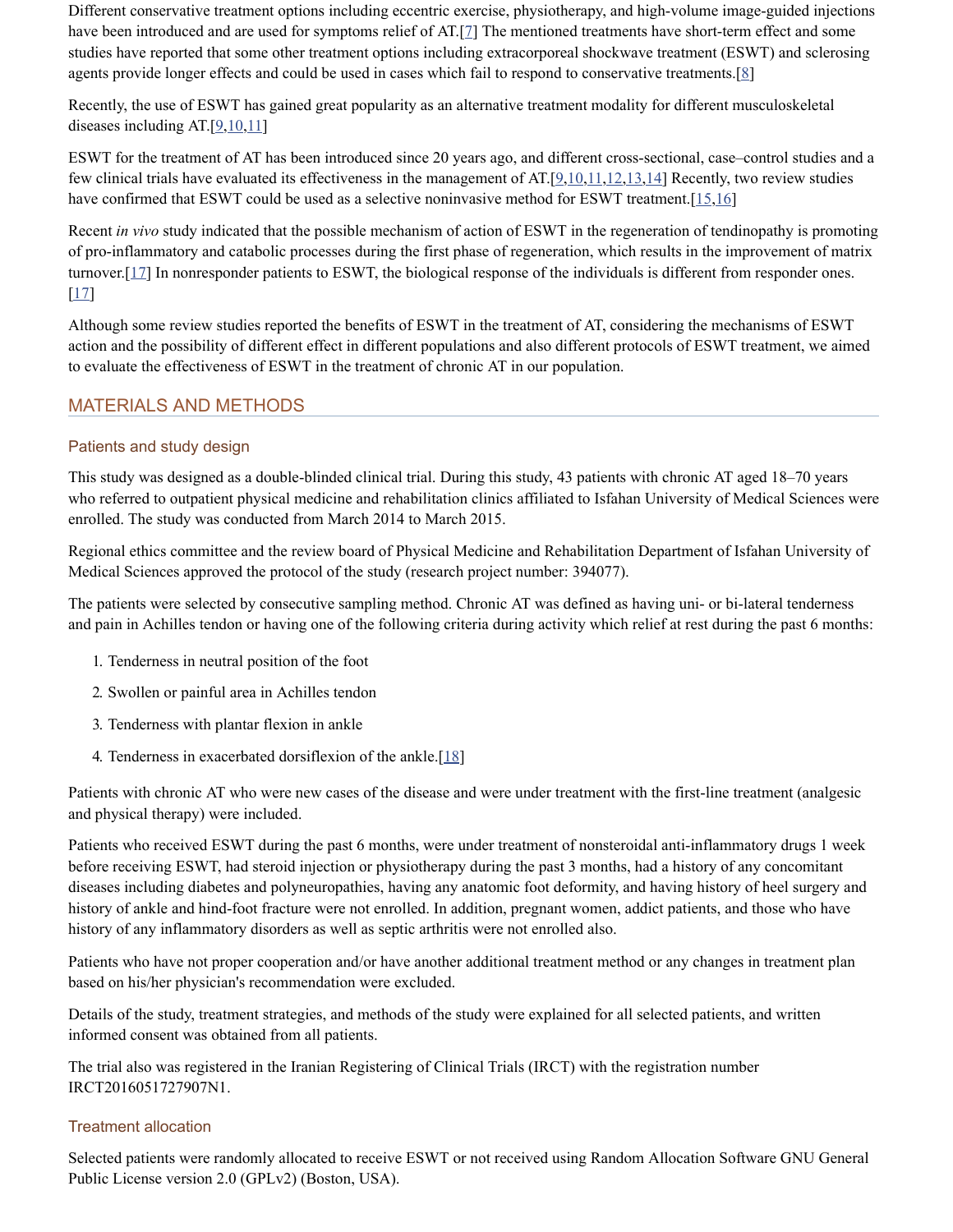All patients examined clinically by a physical medicine and rehabilitation specialist (HF). Baseline characteristics and sign and symptoms of the patients were recorded in their medical files. The specialist was not aware about the allocation of the patients.

Simultaneously with the intervention, all patients (both ESWT and no ESWT groups) underwent a conservative physicsupportive treatment plan for 4 weeks which including stretching exercises of cuff muscles, massage with topical drops, and eccentric training. In addition, 100 mg diclofenac sodium was administrated for their daily use for 2 weeks.

Patients in ESWT group treated with active treatment of ESWT given at four sessions once a week for 4 weeks. Patients in sham SWT group were placed in the position for ESWT, heard the ticking sound of therapy, but not received any shockwaves.

# American Orthopedic Foot and Ankle Society and pain assessment

AOFAS and pain scores for each patient were recorded at baseline (before intervention), immediately after intervention, and 4 and 16 weeks after intervention using AOFAS and visual analog scale (VAS) scaling method. A 10-scaling ruler (10 cm) was used for VAS scoring (scaling from no pain [0] to severe pain [10]).

All selected patients and the observer who evaluated the outcomes were blinded to the type of treatment.

Mean AOFAS and VAS scores were compared between and within groups during the mentioned times.

#### Intervention

ESWT was performed in a prone position using a standard electromagnetic ESWT device of Duolith SD (Storz Medical, EU). Patients in ESWT group treated with 1500 shots of focused shockwaves (0.25–0.4 mJ/mm 2.3 Hz) and 3000 shots of radial shockwaves (1.8–2.6 mJ/mm 2.21 Hz). With an average of 500 shocks, the probe position was changed on a rotating basis. Patients in sham SWT group were placed at the same position and received both the same radial and focused shockwaves but without any energy.

ESWT was applied once a week for a 4-week period.

#### Statistical analysis

Finally, collected data were entered into SPSS, Version 20 (SPSS Inc., Chicago, IL, USA.). Qualitative data in the forms of frequency and frequency percentage and quantitative data in the forms of mean and standard deviation have been demonstrated. As inferential statistics, Fisher's exact test has been applied to compare frequency distribution qualitative variables between two groups. Furthermore, according to the results of Kolmogorov–Smirnov normality test indicating normal distribution of variables, we used independent sample *t*-test to compare the means of continuous variables between two groups and repeat-measure ANOVA test to compare the means of variables by passing the time from baseline to 16 weeks after intervention in each group. In all analyses, we considered the significance level  $\leq 0.05$ .

# RESULTS

In this trial, from 47 initially enrolled patients, 43 patients with chronic AT completed the trial in two ESWT ( $n = 22$ ) and sham SWT  $(n = 21)$  groups [\[Figure](https://www.ncbi.nlm.nih.gov/pmc/articles/PMC5961283/figure/F1/) 1].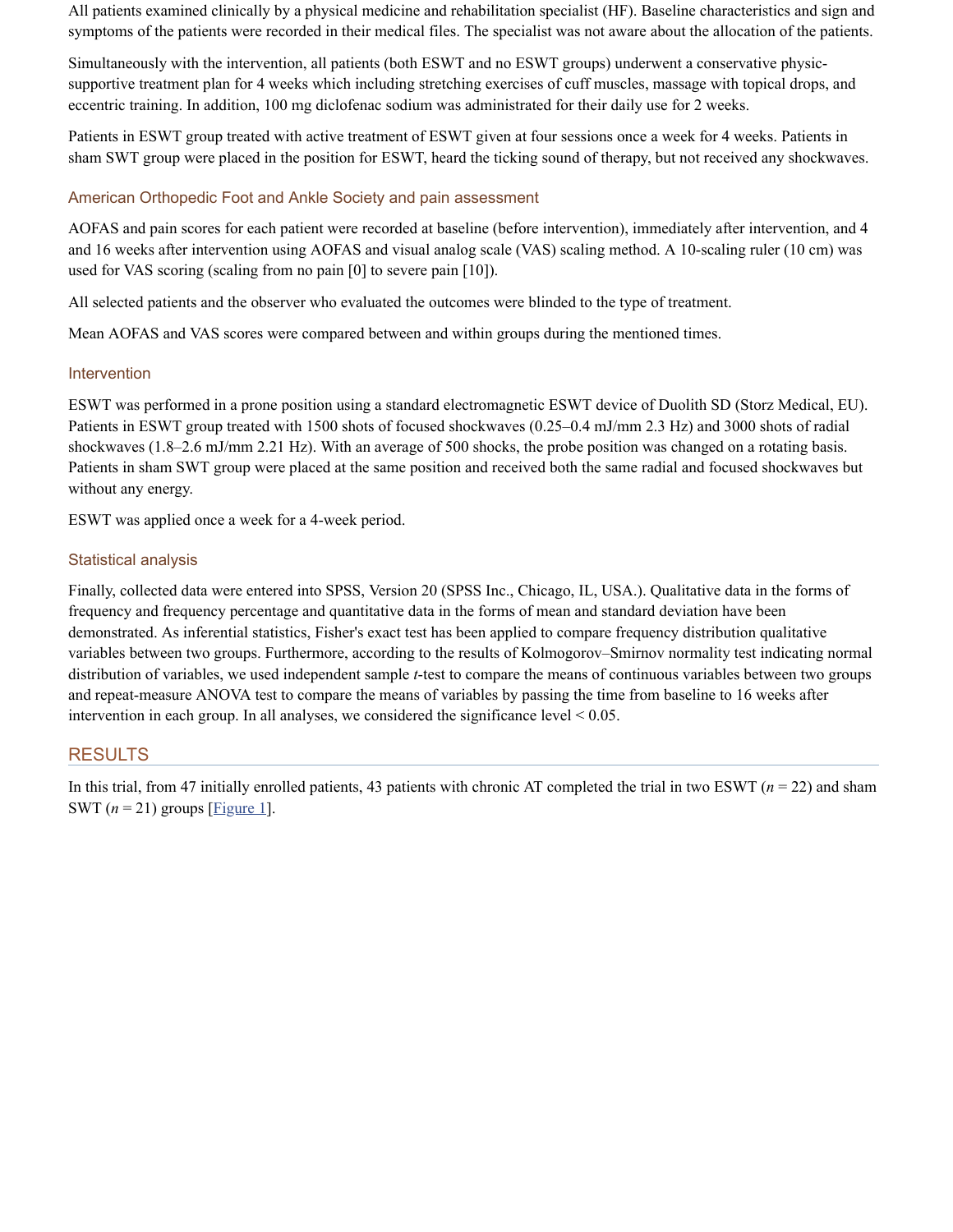

Baseline characteristics of the patients with chronic AT allocated in ESWT and sham SWT groups are presented in [Table](https://www.ncbi.nlm.nih.gov/pmc/articles/PMC5961283/table/T1/) 1. Patients in the two studied groups were similar regarding their demographics and disease characteristics  $(P > 0.05)$ .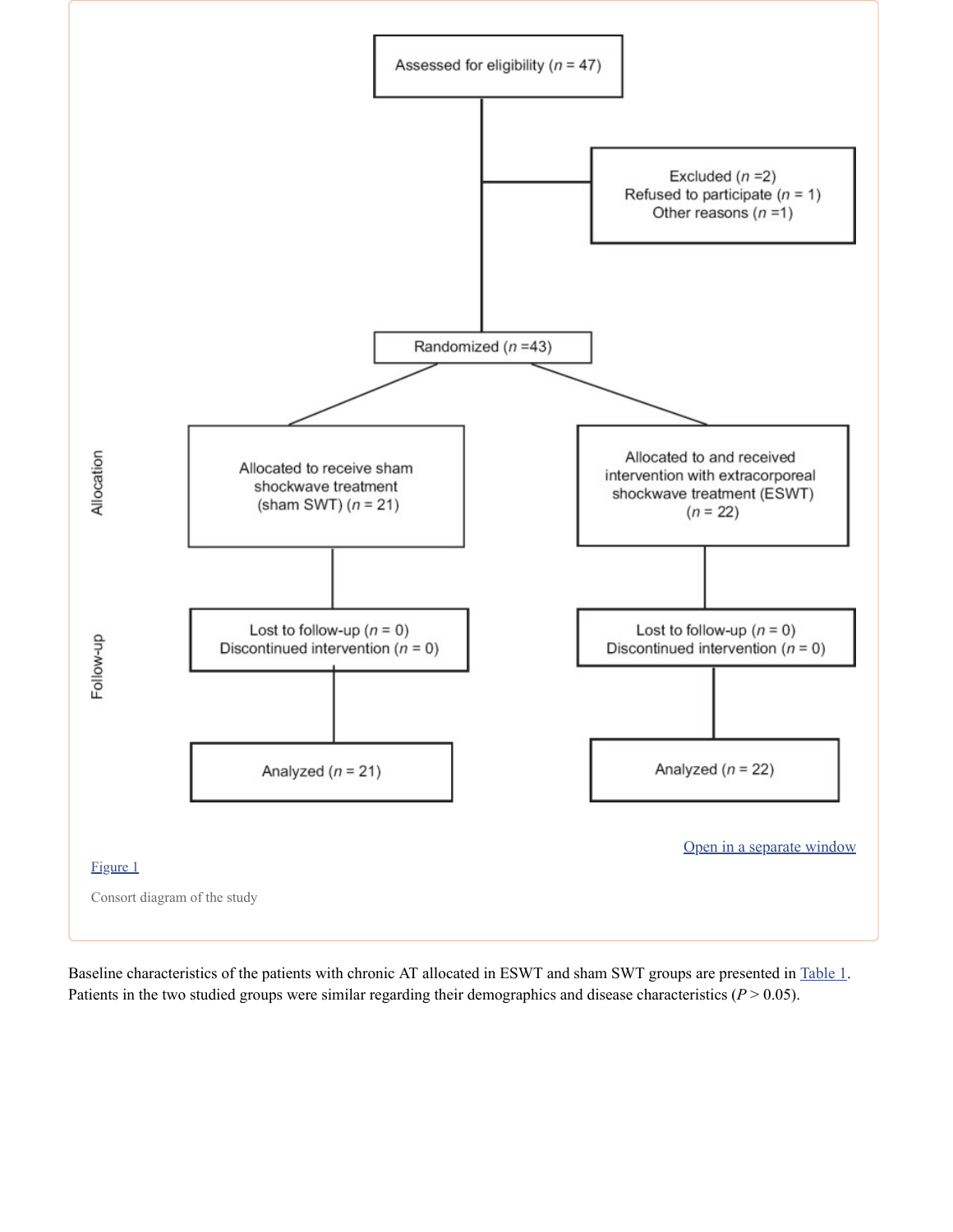# Table 1

Baseline characteristics of patients with chronic Achilles tendinopathy allocated in extracorporeal shockwave treatment and sham shockwave treatment groups

| $54.9 \pm 11.3$ *<br>$54.3 \pm 12.4$ *<br>0.87 <sup>1</sup><br>$18/4$ (81.8/18.2) <sup>**</sup><br>$17/4$ (80.9/19.1)**<br>$0.5+$<br>0.221<br>$4.32 \pm 1.55$ *<br>Duration of Achilles tendinopathy (months)<br>$4.51 \pm 1.87$ *<br>*Continues variables are presented as mean±SD; ** n (%); 'The significance level of the comparison of the mean variables between two groups by using independent f-test;<br>"The significance level of the comparison of the frequency distribution of sex between two groups by using Fisher's exact test. ESWT=Extracorporeal shockwave therapy; |                       | ESWT group $(n=22)$ | Sham SWT group $(n=21)$ | P |
|------------------------------------------------------------------------------------------------------------------------------------------------------------------------------------------------------------------------------------------------------------------------------------------------------------------------------------------------------------------------------------------------------------------------------------------------------------------------------------------------------------------------------------------------------------------------------------------|-----------------------|---------------------|-------------------------|---|
|                                                                                                                                                                                                                                                                                                                                                                                                                                                                                                                                                                                          | Age (years)           |                     |                         |   |
|                                                                                                                                                                                                                                                                                                                                                                                                                                                                                                                                                                                          | Sex (female/male) (%) |                     |                         |   |
|                                                                                                                                                                                                                                                                                                                                                                                                                                                                                                                                                                                          |                       |                     |                         |   |
|                                                                                                                                                                                                                                                                                                                                                                                                                                                                                                                                                                                          |                       |                     |                         |   |

Mean AOFAS and VAS scores in both ESWT and sham SWT groups at baseline, immediately after intervention, and 4 and 16 weeks after intervention are presented in [Table](https://www.ncbi.nlm.nih.gov/pmc/articles/PMC5961283/table/T2/) 2.

#### Table 2

Mean of visual analog scale (a) and American Orthopedic Foot and Ankle Society (b) scores in extracorporeal shock wave treatment and sham shock wave treatment groups at baseline, immediately after intervention, and 4 and 16 weeks after intervention

| Variables | Groups   | <b>Baseline</b>   | Immediately after trial 4 weeks after trial 16 weeks after trial Mean different* |                 |                 |                   | P       |       |
|-----------|----------|-------------------|----------------------------------------------------------------------------------|-----------------|-----------------|-------------------|---------|-------|
| VAS       | ESWT     | $7.55 \pm 1.76$   | $5.5 \pm 2.19$                                                                   | $3.85 + 2.23$   | $3.00 + 2.15$   | $-3.70+2.27$      | < 0.001 | 0.062 |
|           | Sham SWT | $7.70 \pm 1.34$   | $5.65 \pm 1.63$                                                                  | $4.45 \pm 1.39$ | $4.30 \pm 1.84$ | $-3.25+0.91$      |         |       |
|           |          | 0.764             | 0.807                                                                            | 0.314           | 0.047           | 0.416             |         |       |
| AOFAS     | ESWT     | $64.95 \pm 14.23$ | 76.50±10.69                                                                      | 82.00±8.50      | 85.85±7.88      | $20.90 \pm 13.51$ | < 0.001 | 0.181 |
|           | Sham SWT | 64.40±11.96       | $71.25 \pm 14.25$                                                                | 79.15±6.69      | 79.50±7.53      | $15.10+6.88$      |         |       |
|           |          | 0.895             | 0.195                                                                            | 0.246           | 0.013           | 0.095             |         |       |

Within-subject analysis showed that in each of the two groups, VAS decreased significantly over time (from baseline to 16 weeks after intervention)  $(P < 0.001)$ . In contrast, the changes in VAS over time were not significant between the two groups  $(P > 0.05)$ .

Although, in between-group analysis, VAS score in the control group (sham SWT) were more than ESWT at all times, this difference was not significant, and only in the time of 16 weeks after intervention, the VAS score in ESWT group with the mean of  $3.00 \pm 2.15$  was marginally lower than the control group with the mean of  $4.30 \pm 1.84$  ( $P = 0.047$ ).

Finally, VAS changes over time were not significantly different in ESWT group with a mean of −3.70 ± 2.27 in comparison to sham SWT group with a mean of  $-3.25 \pm 0.91$  (*P* = 0.416).

On the other hand, the results of the AOFAS within-subject analysis showed that in each of the two groups, AOFAS increased significantly over time (from baseline to 16 weeks after intervention)  $(P < 0.001)$ . In contrast, the changes in AOFAS over time were not significant between the two groups  $(P > 0.05)$ .

Although, in between-group analysis, AOFAS score in the control group (sham SWT) were less than ESWT at all times, this difference was not significant, and only in the time of 16 weeks after intervention, the AOFAS score in ESWT group with the mean of  $85.85 \pm 7.88$  was significantly higher than the control group with the mean of  $79.50 \pm 7.53$  ( $P = 0.013$ ).

Finally, AOFAS changes over time were not significantly different in ESWT group with the mean of 20.90  $\pm$  13.51 in comparison to sham SWT group with the mean of  $15.10 \pm 6.88$  ( $P = 0.095$ ).

There was not any report of complication related to ESWT. There was not also any report of complication regarding the use of pharmacological treatment in both studied groups.

# **DISCUSSION**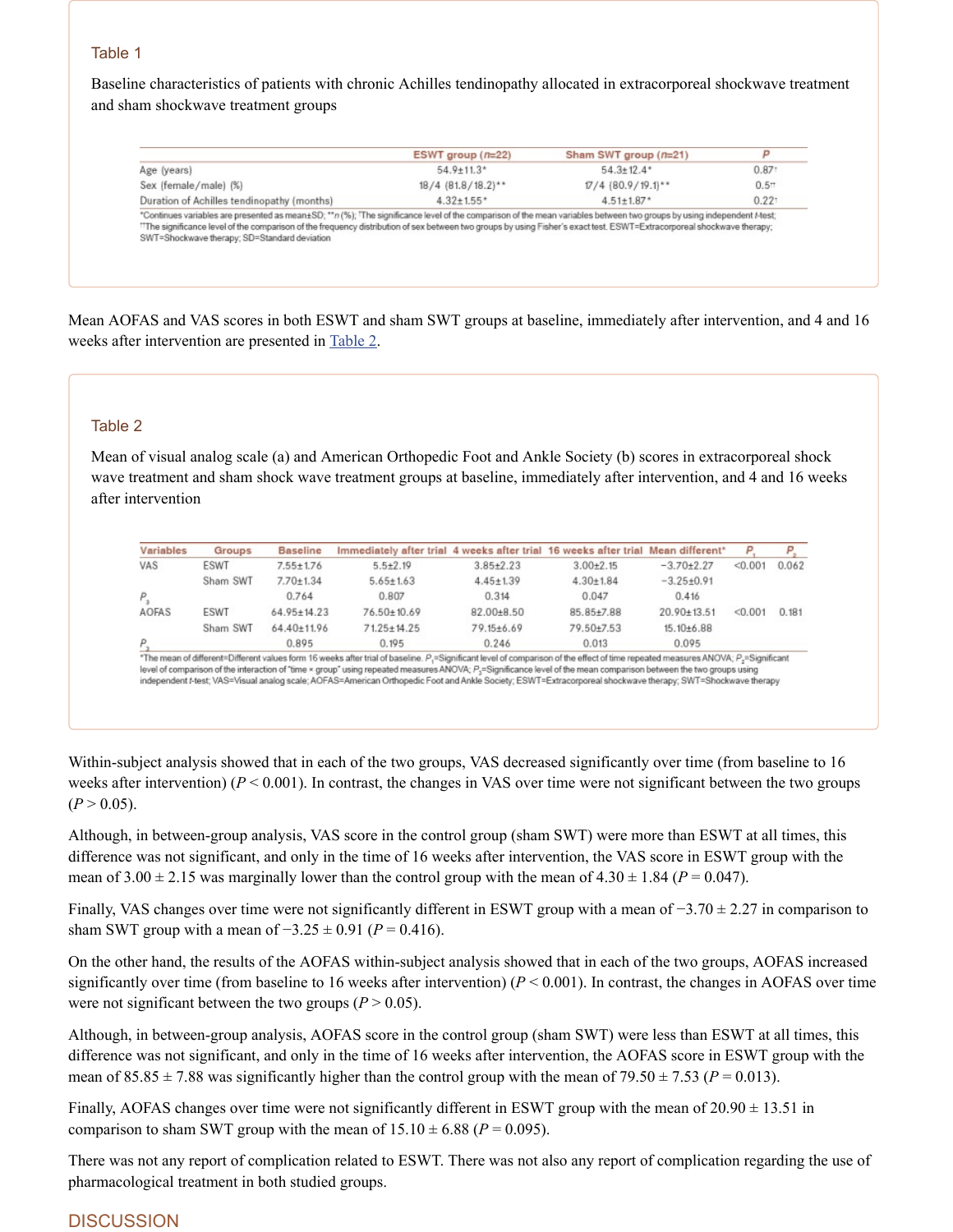Our findings indicated that ESWT has improving effects both on pain and AOFAS score of patients, but due to the small sample size, the results were not statistically significant.

Although there is conflicting evidence about the effectiveness of ESWT in treatment of different tendinopathies, it is a minimally invasive treatment modality which is used on an outpatient basis and could be as an adjunct to therapy to increase the effectiveness of conservative treatment. The frequency of its use is not daily. Another superiority of ESWT is that it could visualize the area of pathology and target the area. $[19]$ 

As mentioned, some previous studies have evaluated the utility of ESWT in AT management and some review studies also confirmed the improving effect of ESWT in this field, $[9,10,11,12,13,14,15,16]$  $[9,10,11,12,13,14,15,16]$  $[9,10,11,12,13,14,15,16]$  $[9,10,11,12,13,14,15,16]$  $[9,10,11,12,13,14,15,16]$  $[9,10,11,12,13,14,15,16]$  $[9,10,11,12,13,14,15,16]$  $[9,10,11,12,13,14,15,16]$  $[9,10,11,12,13,14,15,16]$  $[9,10,11,12,13,14,15,16]$  $[9,10,11,12,13,14,15,16]$  the number of studies which conducted in this field was not high and only six studies were reported their findings. From the studies, four were clinical trials and only two of them were blinded. In addition, the protocols of ESWT treatment were not similar in the reported studies. Hence, we conducted a double-blinded clinical trial with our recommended ESWT protocol.

The possibility of effectiveness of ESWT treatment for chronic AT treatment was first reported by two uncontrolled pilot studies.[\[20,](#page-6-19)[21](#page-6-20)] Thereafter, Furia has investigated the impact of ESWT treatment on pain and function of patients with both chronic insertional and noninsertional AT in two case–controlled studies. $[11,12]$  $[11,12]$  $[11,12]$  $[11,12]$  They followed up patients for 12 months and indicated significant improvement in pain and function. The pain and function were evaluated using VAS and Roles and Maudsley scores, respectively. $[9,10]$  $[9,10]$  $[9,10]$ 

Two double-blinded, randomized controlled trials have been conducted in this field by Costa *et al*. and Rasmussen *et al*. with two different results.[[13,](#page-6-12)[14\]](#page-6-13)

Costa *et al*. did not report significant effectiveness for ESWT therapy in 49 patients with chronic AT. They concluded that the obtained result may be due to the small sample size. $[13]$ 

Rasmussen *et al*. have reported significant improvement in pain and AOFAS of patients with AT. They followed up the patients for 3 months after intervention and reported significant improvement from 8 weeks after intervention. [\[14](#page-6-13)]

The design of our study was similar to the study of Rasmussen *et al*. We followed up for 4 months, and the significant improvement was seen 4 weeks after treatment.

Similar to Rasmussen *et al*., our patients assigned to get ESWT at four sessions once a week for 4 weeks. In the studies of Furia,[\[11](#page-6-10),[12\]](#page-6-11) the patients received a single dose of ESWT and patients in the study of Costa *et al*. given three sessions once a month for 3 weeks.[[13](#page-6-12)]

Rompe *et al*. in two randomized trials during 2007 and 2008 evaluated the effectiveness of different treatment options for AT including ESWT. They finally concluded that ESWT in combination with eccentric exercises is the most effective treatment option for this group of patients. $[13,14]$  $[13,14]$  $[13,14]$  $[13,14]$ 

Given that the dose of ESWT, its frequency of use, treatment protocols, and outcome measurement variables and their scale were not completely similar in the mentioned studies, it seems that more studies for evaluating mentioned factors are recommended.

In this study, we used both focused and radial ESWT. Reports from previous studies in this regard were not consistent, but most of them used only one type of shockwaves. $[9,10,11,12,13,14,15,16]$  $[9,10,11,12,13,14,15,16]$  $[9,10,11,12,13,14,15,16]$  $[9,10,11,12,13,14,15,16]$  $[9,10,11,12,13,14,15,16]$  $[9,10,11,12,13,14,15,16]$  $[9,10,11,12,13,14,15,16]$  $[9,10,11,12,13,14,15,16]$  $[9,10,11,12,13,14,15,16]$  $[9,10,11,12,13,14,15,16]$  $[9,10,11,12,13,14,15,16]$  $[9,10,11,12,13,14,15,16]$  A recent study indicated that both focused and radial ESWT could be effective in this field.[[19](#page-6-18)]

In this study, we had not any report regarding the complications of ESWT. Previous studies reported some minor complications including transitory reddening of the skin, transitory numbness on the plantar aspect of the heel, and pain during the treatment. There were some reports of tendon ruptures in elderly patients.[\[9](#page-6-8)[,10](#page-6-9)[,11,](#page-6-10)[12,](#page-6-11)[13,](#page-6-12)[14](#page-6-13),[15,](#page-6-14)[16,](#page-6-15)[22\]](#page-7-0)

The limitations of the current study were lower sample size and shorter duration of follow-up. It seems that evaluation of the ESWT outcomes 12 months after trial would be helpful for the evaluation of ESWT and its dose.

The strength of our study was that patients in two studied group were exactly in the same conditions and were completely similar in each group. In some previous studies, the two studied groups were not similar at baseline in all variables.

# **CONCLUSION**

Overall, ESWT causes decrease in VAS score and increase in AOFAS score. However, due to the small sample size, the results were not statistically significant. It is recommended to plan more interventional studies with larger sample size in the future.

# Financial support and sponsorship

Nil.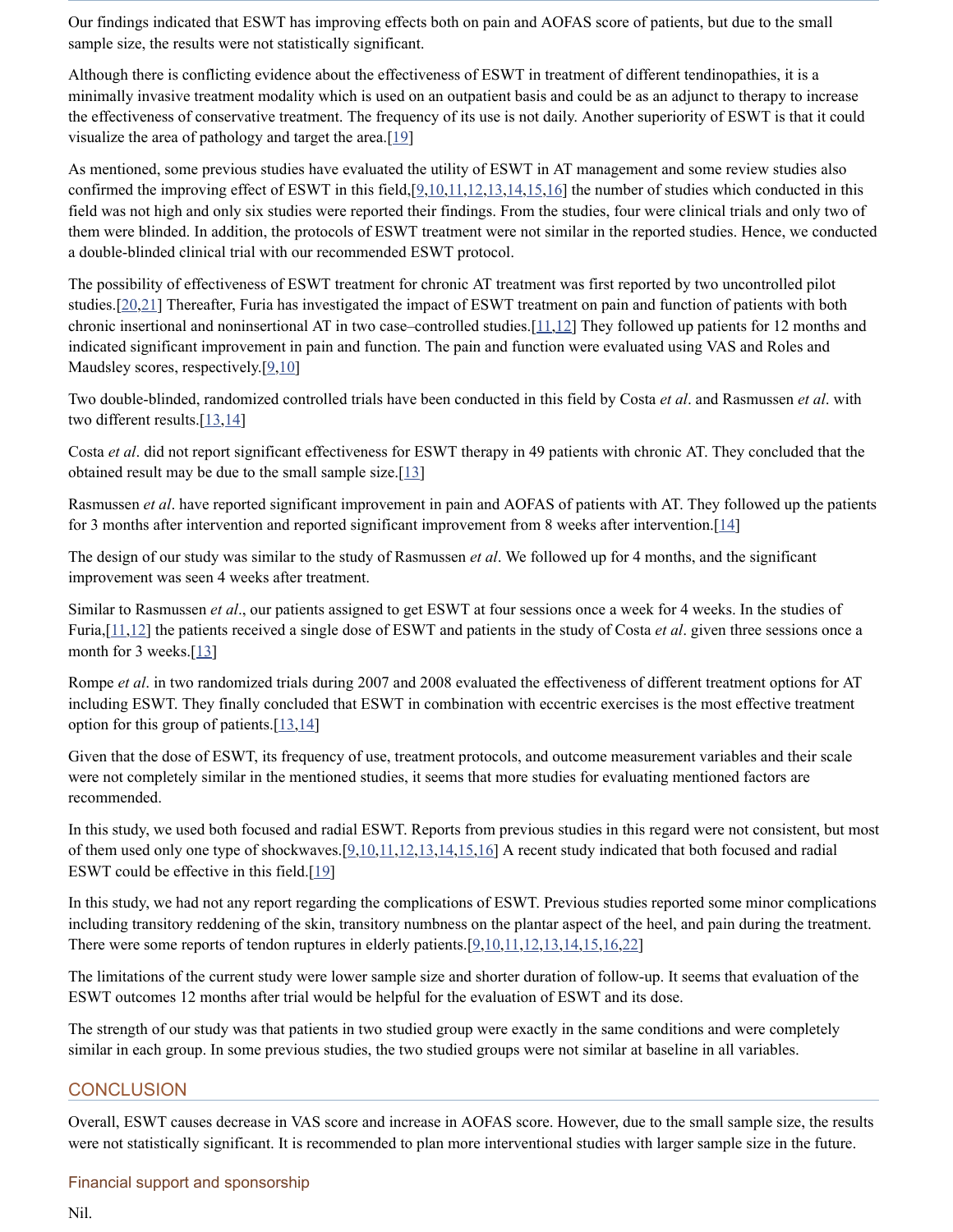#### Conflicts of interest

There are no conflicts of interest.

# **REFERENCES**

<span id="page-6-0"></span>1. Asplund CA, Best TM. Achilles tendon disorders. BMJ. 2013;346:f1262. [[PubMed\]](https://www.ncbi.nlm.nih.gov/pubmed/23482943) [Google [Scholar\]](https://scholar.google.com/scholar_lookup?journal=BMJ&title=Achilles+tendon+disorders&author=CA+Asplund&author=TM+Best&volume=346&publication_year=2013&pages=f1262&pmid=23482943&)

<span id="page-6-1"></span>2. Freedman BR, Gordon JA, Soslowsky LJ. The Achilles tendon: Fundamental properties and mechanisms governing healing. Muscles Ligaments Tendons J. 2014;4:245–55. [PMC free [article](https://www.ncbi.nlm.nih.gov/pmc/articles/PMC4187594/)] [\[PubMed\]](https://www.ncbi.nlm.nih.gov/pubmed/25332943) [Google [Scholar\]](https://scholar.google.com/scholar_lookup?journal=Muscles+Ligaments+Tendons+J&title=The+Achilles+tendon:+Fundamental+properties+and+mechanisms+governing+healing&author=BR+Freedman&author=JA+Gordon&author=LJ+Soslowsky&volume=4&publication_year=2014&pages=245-55&pmid=25332943&)

<span id="page-6-2"></span>3. Saltin B, Henriksson J, Nygaard E, Andersen P, Jansson E. Fiber types and metabolic potentials of skeletal muscles in sedentary man and endurance runners. Ann N Y Acad Sci. 1977;301:3–29. [\[PubMed\]](https://www.ncbi.nlm.nih.gov/pubmed/73362) [Google [Scholar\]](https://scholar.google.com/scholar_lookup?journal=Ann+N+Y+Acad+Sci&title=Fiber+types+and+metabolic+potentials+of+skeletal+muscles+in+sedentary+man+and+endurance+runners&author=B+Saltin&author=J+Henriksson&author=E+Nygaard&author=P+Andersen&author=E+Jansson&volume=301&publication_year=1977&pages=3-29&pmid=73362&)

<span id="page-6-3"></span>4. Aström M, Westlin N. No effect of piroxicam on Achilles tendinopathy. A randomized study of 70 patients. Acta Orthop Scand. 1992;63:631–4. [\[PubMed](https://www.ncbi.nlm.nih.gov/pubmed/1471511)] [Google [Scholar\]](https://scholar.google.com/scholar_lookup?journal=Acta+Orthop+Scand&title=No+effect+of+piroxicam+on+Achilles+tendinopathy.+A+randomized+study+of+70+patients&author=M+Astr%C3%B6m&author=N+Westlin&volume=63&publication_year=1992&pages=631-4&pmid=1471511&)

<span id="page-6-4"></span>5. Caine D, Cochrane B, Caine C, Zemper E. An epidemiologic investigation of injuries affecting young competitive female gymnasts. Am J Sports Med. 1989;17:811-20. [\[PubMed](https://www.ncbi.nlm.nih.gov/pubmed/2696378)] [Google [Scholar\]](https://scholar.google.com/scholar_lookup?journal=Am+J+Sports+Med&title=An+epidemiologic+investigation+of+injuries+affecting+young+competitive+female+gymnasts&author=D+Caine&author=B+Cochrane&author=C+Caine&author=E+Zemper&volume=17&publication_year=1989&pages=811-20&pmid=2696378&)

<span id="page-6-5"></span>6. Amiel D, Frank C, Harwood F, Fronek J, Akeson W. Tendons and ligaments: A morphological and biochemical comparison. J Orthop Res. 1984;1:257–65. [\[PubMed\]](https://www.ncbi.nlm.nih.gov/pubmed/6481509) [Google [Scholar\]](https://scholar.google.com/scholar_lookup?journal=J+Orthop+Res&title=Tendons+and+ligaments:+A+morphological+and+biochemical+comparison&author=D+Amiel&author=C+Frank&author=F+Harwood&author=J+Fronek&author=W+Akeson&volume=1&publication_year=1984&pages=257-65&pmid=6481509&)

<span id="page-6-6"></span>7. Diehl P, Gollwitzer H, Schauwecker J, Tischer T, Gerdesmeyer L. Conservative treatment of chronic tendinopathies. Orthopade. 2014;43:183-93. [\[PubMed\]](https://www.ncbi.nlm.nih.gov/pubmed/24464332) [Google [Scholar\]](https://scholar.google.com/scholar_lookup?journal=Orthopade&title=Conservative+treatment+of+chronic+tendinopathies&author=P+Diehl&author=H+Gollwitzer&author=J+Schauwecker&author=T+Tischer&author=L+Gerdesmeyer&volume=43&publication_year=2014&pages=183-93&pmid=24464332&)

<span id="page-6-7"></span>8. Magnussen RA, Dunn WR, Thomson AB. Nonoperative treatment of midportion Achilles tendinopathy: A systematic review. Clin J Sport Med. 2009;19:54–64. [\[PubMed\]](https://www.ncbi.nlm.nih.gov/pubmed/19124985) [Google [Scholar\]](https://scholar.google.com/scholar_lookup?journal=Clin+J+Sport+Med&title=Nonoperative+treatment+of+midportion+Achilles+tendinopathy:+A+systematic+review&author=RA+Magnussen&author=WR+Dunn&author=AB+Thomson&volume=19&publication_year=2009&pages=54-64&pmid=19124985&)

<span id="page-6-8"></span>9. Moayednia A, Haghdani S, Khosrawi S, Yousefi E, Vahdatpour B. Long-term effect of extracorporeal shock wave therapy on the treatment of chronic pelvic pain syndrome due to non bacterial prostatitis. J Res Med Sci. 2014;19:293–6. [PMC free [article](https://www.ncbi.nlm.nih.gov/pmc/articles/PMC4115342/)] [\[PubMed](https://www.ncbi.nlm.nih.gov/pubmed/25097599)] [Google [Scholar](https://scholar.google.com/scholar_lookup?journal=J+Res+Med+Sci&title=Long-term+effect+of+extracorporeal+shock+wave+therapy+on+the+treatment+of+chronic+pelvic+pain+syndrome+due+to+non+bacterial+prostatitis&author=A+Moayednia&author=S+Haghdani&author=S+Khosrawi&author=E+Yousefi&author=B+Vahdatpour&volume=19&publication_year=2014&pages=293-6&pmid=25097599&)]

<span id="page-6-9"></span>10. Vahdatpour B, Taheri P, Zade AZ, Moradian S. Efficacy of extracorporeal shockwave therapy in frozen shoulder. Int J Prev Med. 2014;5:875–81. [PMC free [article\]](https://www.ncbi.nlm.nih.gov/pmc/articles/PMC4124565/) [\[PubMed\]](https://www.ncbi.nlm.nih.gov/pubmed/25104999) [Google [Scholar\]](https://scholar.google.com/scholar_lookup?journal=Int+J+Prev+Med&title=Efficacy+of+extracorporeal+shockwave+therapy+in+frozen+shoulder&author=B+Vahdatpour&author=P+Taheri&author=AZ+Zade&author=S+Moradian&volume=5&publication_year=2014&pages=875-81&pmid=25104999&)

<span id="page-6-10"></span>11. Furia JP. High-energy extracorporeal shock wave therapy as a treatment for insertional Achilles tendinopathy. Am J Sports Med. 2006;34:733–40. [[PubMed](https://www.ncbi.nlm.nih.gov/pubmed/16627628)] [Google [Scholar\]](https://scholar.google.com/scholar_lookup?journal=Am+J+Sports+Med&title=High-energy+extracorporeal+shock+wave+therapy+as+a+treatment+for+insertional+Achilles+tendinopathy&author=JP+Furia&volume=34&publication_year=2006&pages=733-40&pmid=16627628&)

<span id="page-6-11"></span>12. Furia JP. High-energy extracorporeal shock wave therapy as a treatment for chronic noninsertional Achilles tendinopathy. Am J Sports Med. 2008;36:502–8. [[PubMed](https://www.ncbi.nlm.nih.gov/pubmed/18006678)] [Google [Scholar](https://scholar.google.com/scholar_lookup?journal=Am+J+Sports+Med&title=High-energy+extracorporeal+shock+wave+therapy+as+a+treatment+for+chronic+noninsertional+Achilles+tendinopathy&author=JP+Furia&volume=36&publication_year=2008&pages=502-8&pmid=18006678&)]

<span id="page-6-12"></span>13. Costa ML, Shepstone L, Donell ST, Thomas TL. Shock wave therapy for chronic Achilles tendon pain: A randomized placebo-controlled trial. Clin Orthop Relat Res. 2005;440:199–204. [[PubMed](https://www.ncbi.nlm.nih.gov/pubmed/16239807)] [Google [Scholar](https://scholar.google.com/scholar_lookup?journal=Clin+Orthop+Relat+Res&title=Shock+wave+therapy+for+chronic+Achilles+tendon+pain:+A+randomized+placebo-controlled+trial&author=ML+Costa&author=L+Shepstone&author=ST+Donell&author=TL+Thomas&volume=440&publication_year=2005&pages=199-204&pmid=16239807&)]

<span id="page-6-13"></span>14. Rasmussen S, Christensen M, Mathiesen I, Simonson O. Shockwave therapy for chronic Achilles tendinopathy: A double-blind, randomized clinical trial of efficacy. Acta Orthop. 2008;79:249–56. [\[PubMed\]](https://www.ncbi.nlm.nih.gov/pubmed/18484252) [Google [Scholar\]](https://scholar.google.com/scholar_lookup?journal=Acta+Orthop&title=Shockwave+therapy+for+chronic+Achilles+tendinopathy:+A+double-blind,+randomized+clinical+trial+of+efficacy&author=S+Rasmussen&author=M+Christensen&author=I+Mathiesen&author=O+Simonson&volume=79&publication_year=2008&pages=249-56&pmid=18484252&)

<span id="page-6-14"></span>15. Rompe JD, Nafe B, Furia JP, Maffulli N. Eccentric loading, shock-wave treatment, or a wait-and-see policy for tendinopathy of the main body of tendo Achillis: A randomized controlled trial. Am J Sports Med. 2007;35:374–83. [\[PubMed\]](https://www.ncbi.nlm.nih.gov/pubmed/17244902) [Google [Scholar\]](https://scholar.google.com/scholar_lookup?journal=Am+J+Sports+Med&title=Eccentric+loading,+shock-wave+treatment,+or+a+wait-and-see+policy+for+tendinopathy+of+the+main+body+of+tendo+Achillis:+A+randomized+controlled+trial&author=JD+Rompe&author=B+Nafe&author=JP+Furia&author=N+Maffulli&volume=35&publication_year=2007&pages=374-83&pmid=17244902&)

<span id="page-6-15"></span>16. Rompe JD, Furia J, Maffulli N. Eccentric loading compared with shock wave treatment for chronic insertional Achilles tendinopathy. A randomized, controlled trial. J Bone Joint Surg Am. 2008;90:52–61. [\[PubMed\]](https://www.ncbi.nlm.nih.gov/pubmed/18171957) [Google [Scholar\]](https://scholar.google.com/scholar_lookup?journal=J+Bone+Joint+Surg+Am&title=Eccentric+loading+compared+with+shock+wave+treatment+for+chronic+insertional+Achilles+tendinopathy.+A+randomized,+controlled+trial&author=JD+Rompe&author=J+Furia&author=N+Maffulli&volume=90&publication_year=2008&pages=52-61&)

<span id="page-6-16"></span>17. Al-Abbad H, Simon JV. The effectiveness of extracorporeal shock wave therapy on chronic Achilles tendinopathy: A systematic review. Foot Ankle Int. 2013;34:33-41. [[PubMed](https://www.ncbi.nlm.nih.gov/pubmed/23386759)] [Google [Scholar\]](https://scholar.google.com/scholar_lookup?journal=Foot+Ankle+Int&title=The+effectiveness+of+extracorporeal+shock+wave+therapy+on+chronic+Achilles+tendinopathy:+A+systematic+review&author=H+Al-Abbad&author=JV+Simon&volume=34&publication_year=2013&pages=33-41&pmid=23386759&)

<span id="page-6-17"></span>18. Braddom RL. 4th ed. Philadelphia: WB Saunders; 2011. Handbook of Physical Medicine and Rehabilitation; p. 634. [Google [Scholar\]](https://scholar.google.com/scholar?q=Braddom+RL+Handbook+of+Physical+Medicine+and+Rehabilitation+2011+4th+ed+Philadelphia+WB+Saunders+634+)

<span id="page-6-18"></span>19. Andres BM, Murrell GA. Treatment of tendinopathy: What works, what does not, and what is on the horizon. Clin Orthop Relat Res. 2008;466:1539–54. [PMC free [article\]](https://www.ncbi.nlm.nih.gov/pmc/articles/PMC2505250/) [\[PubMed\]](https://www.ncbi.nlm.nih.gov/pubmed/18446422) [Google [Scholar](https://scholar.google.com/scholar_lookup?journal=Clin+Orthop+Relat+Res&title=Treatment+of+tendinopathy:+What+works,+what+does+not,+and+what+is+on+the+horizon&author=BM+Andres&author=GA+Murrell&volume=466&publication_year=2008&pages=1539-54&pmid=18446422&)]

<span id="page-6-19"></span>20. Mani-Babu S, Morrissey D, Waugh C, Screen H, Barton C. The effectiveness of extracorporeal shock wave therapy in lower limb tendinopathy: A systematic review. Am J Sports Med. 2015;43:752-61. [\[PubMed\]](https://www.ncbi.nlm.nih.gov/pubmed/24817008) [Google [Scholar\]](https://scholar.google.com/scholar_lookup?journal=Am+J+Sports+Med&title=The+effectiveness+of+extracorporeal+shock+wave+therapy+in+lower+limb+tendinopathy:+A+systematic+review&author=S+Mani-Babu&author=D+Morrissey&author=C+Waugh&author=H+Screen&author=C+Barton&volume=43&publication_year=2015&pages=752-61&pmid=24817008&)

<span id="page-6-20"></span>21. Waugh CM, Morrissey D, Jones E, Riley GP, Langberg H, Screen HR, et al. *In vivo* biological response to extracorporeal shockwave therapy in human tendinopathy. Eur Cell Mater. 2015;29:268-80. [\[PubMed](https://www.ncbi.nlm.nih.gov/pubmed/25978115)] [Google [Scholar\]](https://scholar.google.com/scholar_lookup?journal=Eur+Cell+Mater&title=In+vivo+biological+response+to+extracorporeal+shockwave+therapy+in+human+tendinopathy&author=CM+Waugh&author=D+Morrissey&author=E+Jones&author=GP+Riley&author=H+Langberg&volume=29&publication_year=2015&pages=268-80&pmid=25978115&)